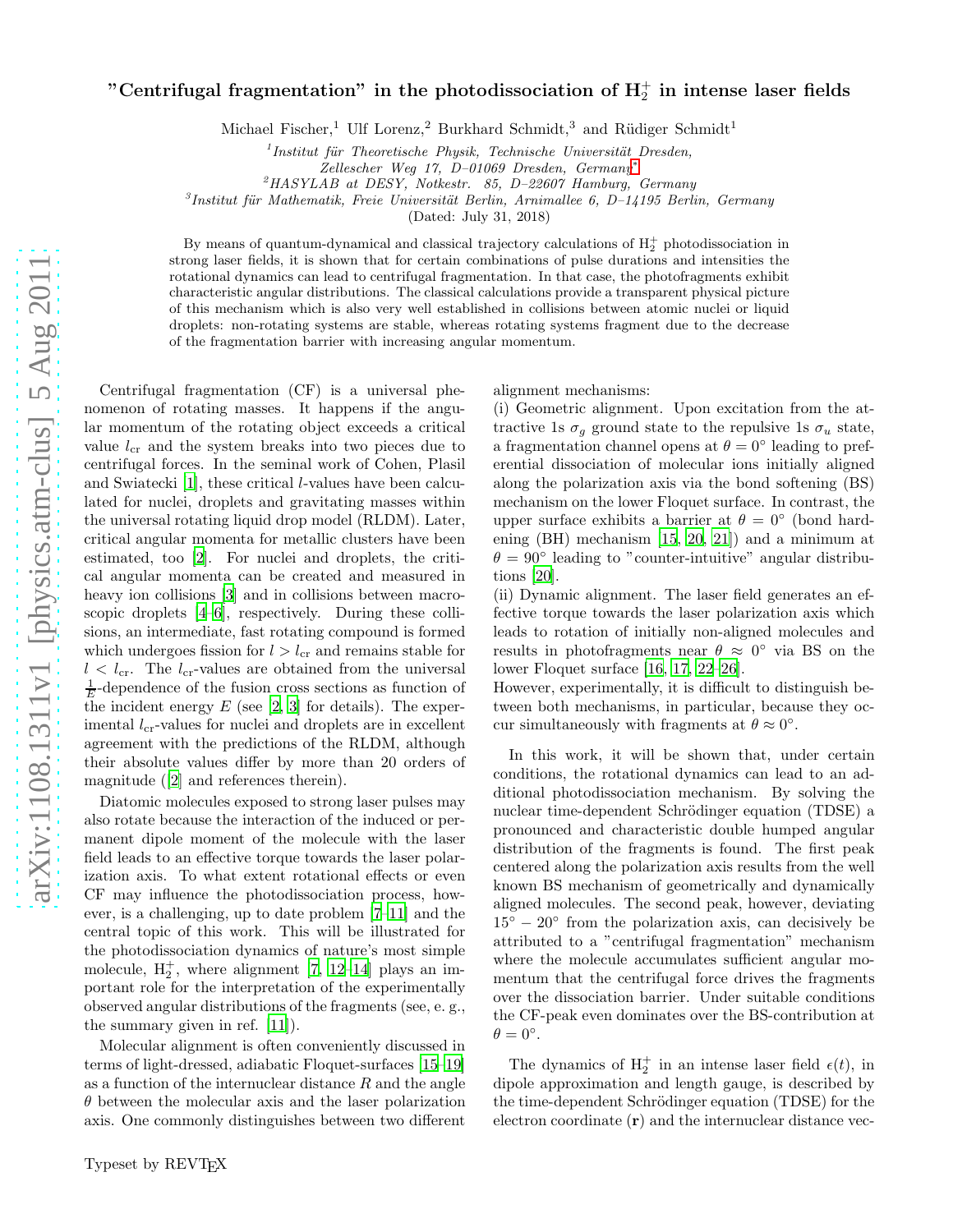tor  $(R)$ 

$$
i\frac{\partial}{\partial t}\Psi(\mathbf{R}, \mathbf{r}, t) = \left[\hat{T}_R + \hat{H}_e(\mathbf{r}; \mathbf{R}) + \hat{z}\epsilon(t)\right]\Psi(\mathbf{R}, \mathbf{r}, t) \tag{1}
$$

where  $\hat{T}_R$  is the kinetic energy of the nuclei,  $\hat{H}_e(\mathbf{r}; \mathbf{R})$ the electronic Hamiltonian. The electric field  $\epsilon(t)$  =  $\epsilon_0 f(t) \cos \omega t$  is linearly polarized along the z-axis and characterized by the amplitude  $\epsilon_0$ , constant carrier frequency  $\omega$  and the envelope function  $f(t)$ . For this we use a sin<sup>2</sup> -shaped turn-on of 15 fs to simulate a cw-laser and  $f(t) = \sin^2 \frac{\pi t}{T}$  for a pulsed laser with total duration T. Atomic units (a.u.) are used unless specified otherwise.

We expand the full wavefunction  $\Psi(\mathbf{R}, \mathbf{r}, t)$  in parametrically **R**-dependent eigenstates  $\Phi_{\xi}(\mathbf{r}; \mathbf{R})$  of the electronic Hamiltonian as

$$
\Psi(\mathbf{R}, \mathbf{r}, t) = \sum_{\xi} \frac{1}{R} \Omega_{\xi}(\mathbf{R}, t) \Phi_{\xi}(\mathbf{r}; \mathbf{R}) . \tag{2}
$$

<span id="page-1-0"></span>.

taking into account the two lowest, i.e., the  $\sigma_g$  and  $\sigma_u$ states in the actual calculations, and thus neglect ionization. We have checked that the inclusion of the higher  $\pi_u$ state does not change the results for the laser parameters used in this paper.

Within the framework of the Born-Oppenheimer (BO) expansion in eq. [\(2\)](#page-1-0), the nuclear time-dependent Schrödinger equation reads

$$
i\frac{\partial}{\partial t}\Omega_{\xi}(\mathbf{R},t) = \left[-\frac{1}{2\mu}\frac{\partial^2}{\partial R^2} + \frac{\hat{L}^2}{2\mu R^2} + V_{\xi}(R)\right]\Omega_{\xi}(\mathbf{R},t) + \epsilon(t)\sum_{\eta} D_{\xi\eta}(\mathbf{R})\Omega_{\eta}(\mathbf{R},t)
$$
(3)

with the eigenvalues of the electronic Hamiltonian  $V_{\xi}(R)$  and the dipole matrix elements  $D_{\xi\eta}(\mathbf{R})$  =  $\int d^3r \Phi_{\xi}^*(\mathbf{r};\mathbf{R}) z \Phi_{\eta}(\mathbf{r};\mathbf{R})$ . The initial state is chosen as a product of the vibrational eigenstate  $\nu$ , and spherical harmonics with fixed angular momentum  $l_i$ , starting from the  $\sigma_g$ -surface

$$
\Omega_{\sigma_g}(R,\theta,\phi;\nu,l_i,m;t=0)=\chi_{\nu,l_i}(R)\cdot Y_{l_i}^m(\theta,\phi)\ .\eqno(4)
$$

Equation  $(3)$  is then solved numerically for all *m*-values  $-l_i \leq m \leq l_i$  using the code WAVEPACKET [\[27\]](#page-4-18) by expanding the wave function in a basis of plane waves and spherical harmonics, and applying the split operator scheme [\[28\]](#page-4-19). For the radial grid, an equally-spaced grid with 4096 points ranging from 0.2 a.u. to 236 a.u. is used. Angular momenta up to  $l = 59$  are taken into account. The time step is  $10^{-2}$  fs.

The angular distributions of the photofragments  $P_D(\theta)$ are calculated from the nuclear wave function according to

$$
P_D(\theta) = \frac{1}{2l_i + 1} \sum_{\xi, m_{R_d}} \int_0^{\infty} dR \int_0^{2\pi} d\phi \Big| \Omega_{\xi}(\mathbf{R}, T; m) \Big|^2. \tag{5}
$$

<span id="page-1-2"></span>with the pulse length T. For the cut-off  $R_d$ , we have chosen values of 4 a.u. and 10 a.u. for low and high vibrational states, respectively. They lie beyond the BS dissociation barrier and have been chosen such that further increase does not affect the distribution  $P_D$ .

The angular momentum distribution of the fragments as a function of time  $P_l(t)$ , i.e., the weights of the partial waves  $l$  contained in the wavepacket, is obtained by projecting the nuclear wave function  $\Omega_{\xi}$  on spherical harmonics  $Y_l^m$ 

$$
P_l(t) = \frac{1}{2l_i + 1} \int_{R_d}^{\infty} dR \sum_{\xi, m}
$$

$$
\times \left| \int_{0}^{\pi} d\theta \sin \theta \int_{0}^{2\pi} d\phi Y_l^{m*}(\theta, \phi) \Omega_{\xi}(\mathbf{R}, t; m) \right|^2. \quad (6)
$$

In addition to the BO-expansion [\(2\)](#page-1-0) we solve the TDSE [\(1\)](#page-1-2) by expanding the total wave function  $\Psi(\mathbf{R}, \mathbf{r}, t)$  in time-dependent Floquet states [\[10](#page-4-20)] and consciously take into account only the lowest Floquet surface  $V_F(\mathbf{R}, t)$ (adiabatic Floquet approximation [\[29](#page-4-21)]). The results are compared to those of the full BO-calculations. In doing so we are able to distinguish BS and CF from other dissociation mechanisms (BH, multiphoton dissociation). In this approximation, the nuclear wave function  $\Omega_F(\mathbf{R}, t)$ is determined by a single TDSE

<span id="page-1-3"></span><span id="page-1-1"></span>
$$
i\frac{\partial}{\partial t}\Omega_{\rm F}(\mathbf{R},t) = \left[-\frac{1}{2\mu}\frac{\partial^2}{\partial R^2} + \frac{\hat{L}^2}{2\mu R^2} + V_{\rm F}(\mathbf{R},t)\right]\Omega_{\rm F}(\mathbf{R},t) .
$$
\n(7)



<span id="page-1-4"></span>FIG. 1: Fragment angular distributions  $P_D(\theta)$  (left, solid lines), and corresponding angular momentum distributions  $P_l(t)$  (right, linear density plots) of dissociating  $H_2^+$ , initially in its rotational and vibrational ground state, in a cw-laser with  $\lambda = 230$  nm,  $I = 70$  TW/cm<sup>2</sup> (a,b) and  $I = 180 \text{ TW/cm}^2$  (c,d). The dotted lines in (a), (c) correspond to the reduced one-Floquet-surface calculations (see text).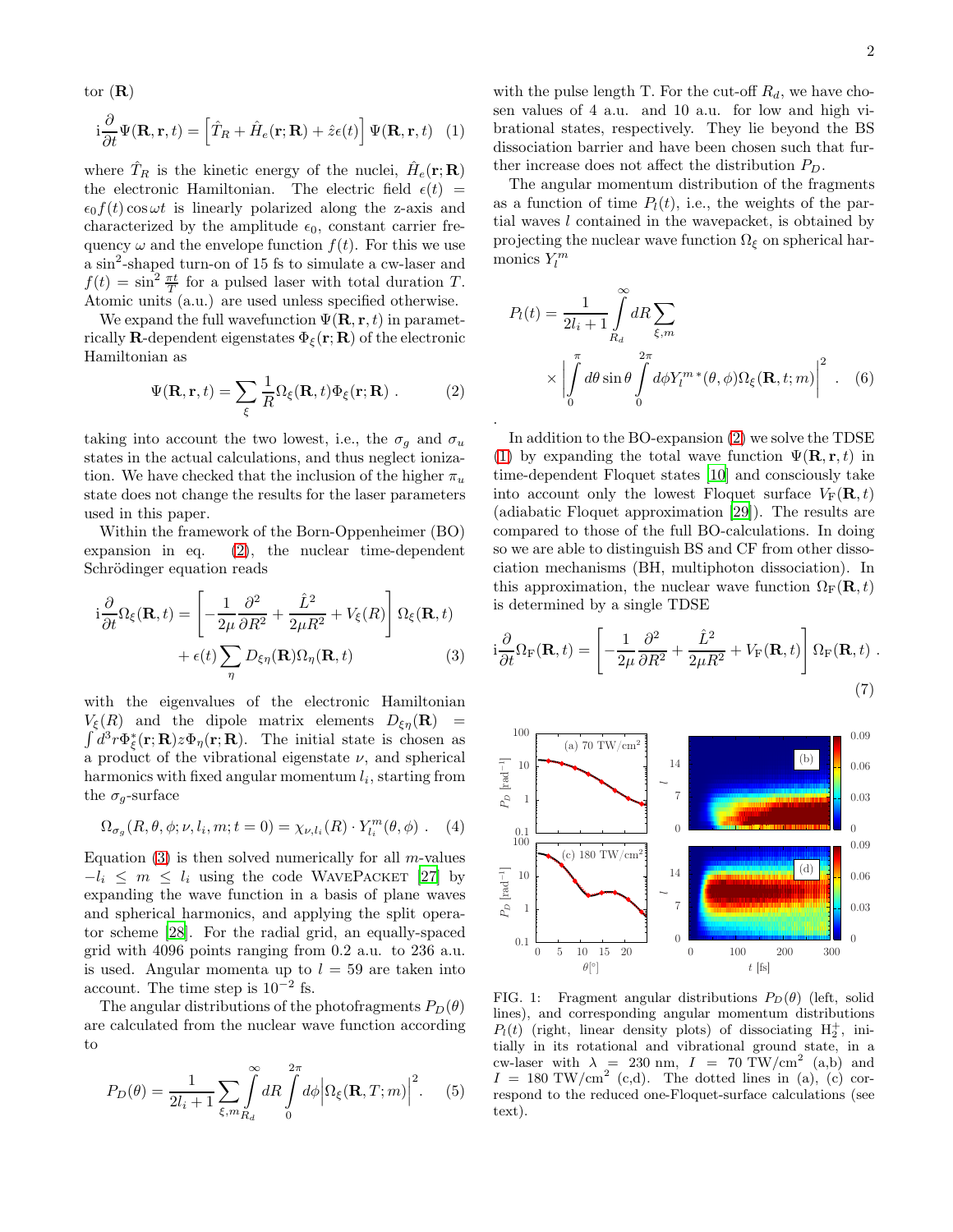The angle- and time-dependence of the Floquet surface  $V_F(\mathbf{R}, t)$  is given implicitly by an effective field strength  $\epsilon_{\text{eff}}(\theta, t) = \epsilon_0 f(t) \cos \theta$  as  $V_F(\mathbf{R}, t) = V_F(R, \epsilon_{\text{eff}}(\theta, t)).$ The numerical integration of [\(7\)](#page-1-3) is performed in a similar way as for  $(3)$ .

First, we consider the wavepacket dynamics of  $\mathrm{H}_2^+$  initially in its ground state ( $\nu = 0$ ,  $l_i = 0$ ), exposed to a cw laser with a wave length of  $\lambda = 230$  nm and two intensities  $I = 70 \text{ TW/cm}^2$  and  $I = 180 \text{ TW/cm}^2$  (Fig. [1\)](#page-1-4). To ensure the cw-character, i.e., convergence in calculated probabilities, a propagation time of  $T = 300$ fs is sufficient. At  $I = 70$  TW/cm<sup>2</sup> a forward peaked angular distribution is obtained as expected from the ordinary BS-mechanism on the lowest Floquet-surface with geometric and dynamic alignment contributions. At  $I = 180$  TW/cm<sup>2</sup>, however, a second peak at angles between  $\theta \approx 15^{\circ}...$  20° occurs. The time-dependence of the angular momentum distributions in Fig. [1](#page-1-4) (b) and (d) suggests that the appearance of this peak is directly related to distinctly higher l-values. To exclude any other mechanism, caused by multiphoton dissociation or BH effects, we compare the results of the full BO-calculations with those obtained in the ground-state Floquet approximation [\(7\)](#page-1-3). Evidently, the results of both calculations are identical and, thus, centrifugal effects are unambiguously the origin of the second maximum in  $P_D(\theta)$  ("centrifugal fragmentation").

Second, we employ a pulsed laser keeping wavelength and intensity unchanged (Fig. [2\)](#page-2-0). For short and long pulses ( $T = 30$  fs and  $T = 240$  fs) single-peaked angu-



<span id="page-2-0"></span>FIG. 2: Same as in Fig. [1,](#page-1-4) but for a pulsed laser with  $T = 30$  fs (a,b), 85 fs (c,d), 240 fs (e,f) and  $\lambda = 230$  nm.  $I = 180$  TW/cm<sup>2</sup>.

lar distributions are obtained. In the fast growing electric field of the short pulse (Fig. [2](#page-2-0) (a)) dissociation of non-aligned molecules becomes also possible resulting in a broad distribution. On the other hand, the slow increase of the field strength in long pulses (Fig. [2](#page-2-0) (e)) supports strongly the dynamical alignment effect which obviously results in a very narrow distribution with a distinct larger maximum value at  $\theta = 0^{\circ}$ . For intermediate pulse lengths  $(T = 85 \text{ fs})$ , however, the bimodal distribution is recovered, associated with distinctly larger angular momenta of the fragments as compared to the other cases (Figs. [2](#page-2-0) (b), $(d)$ , $(f)$ ). The perfect agreement between the exact and restricted one-Floquet surface calculations confirms again the one photon nature of the dynamics in all three cases. Obviously, for the intermediate pulse length the molecule is rotationally accelerated to overcome the dissociation barrier on the first Floquet surface at  $\theta = 0^{\circ}$ ; the fragments, however, are scattered to final angles  $\theta \approx 15...20^{\circ}$  due to their large angular momenta (see also the discussion in terms of classical trajectories, Fig. [4\)](#page-3-0).

Whereas for  $H_2^+$  in its rotational and vibrational ground state  $(\nu = 0, l_i = 0)$  the CF effect shows up as a relatively small contribution in the total angular distribution  $P_D(\theta)$  (note the logarithmic scale in Figs. [1](#page-1-4) and [2\)](#page-2-0), it can dominate the fragmentation mechanism for stateselected molecules  $(l_i > 0)$  where  $l_i = 2$  is the leading component in the thermal distribution for para- $H_2^+$ . This is demonstrated in the upper part of Fig. [3](#page-2-1) where, for fixed laser parameters, the angular distributions for  ${\rm H_2^+}$ in its rotational and vibrational ground state (Fig. [3](#page-2-1) (a)) and excited (Fig. [3](#page-2-1) (b))  $H_2^+$  are compared. The strongly forward peaked distribution for  $l_i = 0$  characterizes the



<span id="page-2-1"></span>FIG. 3: Typical shapes of the angular distributions  $P_D(\theta)$ belonging to different dissociation mechanisms (BS, BH and CF) emerging in the fragmentation of  $H_2^+$  depending on the initial state  $\nu$ ,  $l_i$  (solid lines).

The dotted lines correspond to the reduced one-Floquetsurface calculations. The Frank-Condon-averaged distribution is shown as well (lower right). The laser parameters are  $\lambda = 266$  nm,  $T = 130$  fs and  $I = 120$  TW/cm<sup>2</sup>.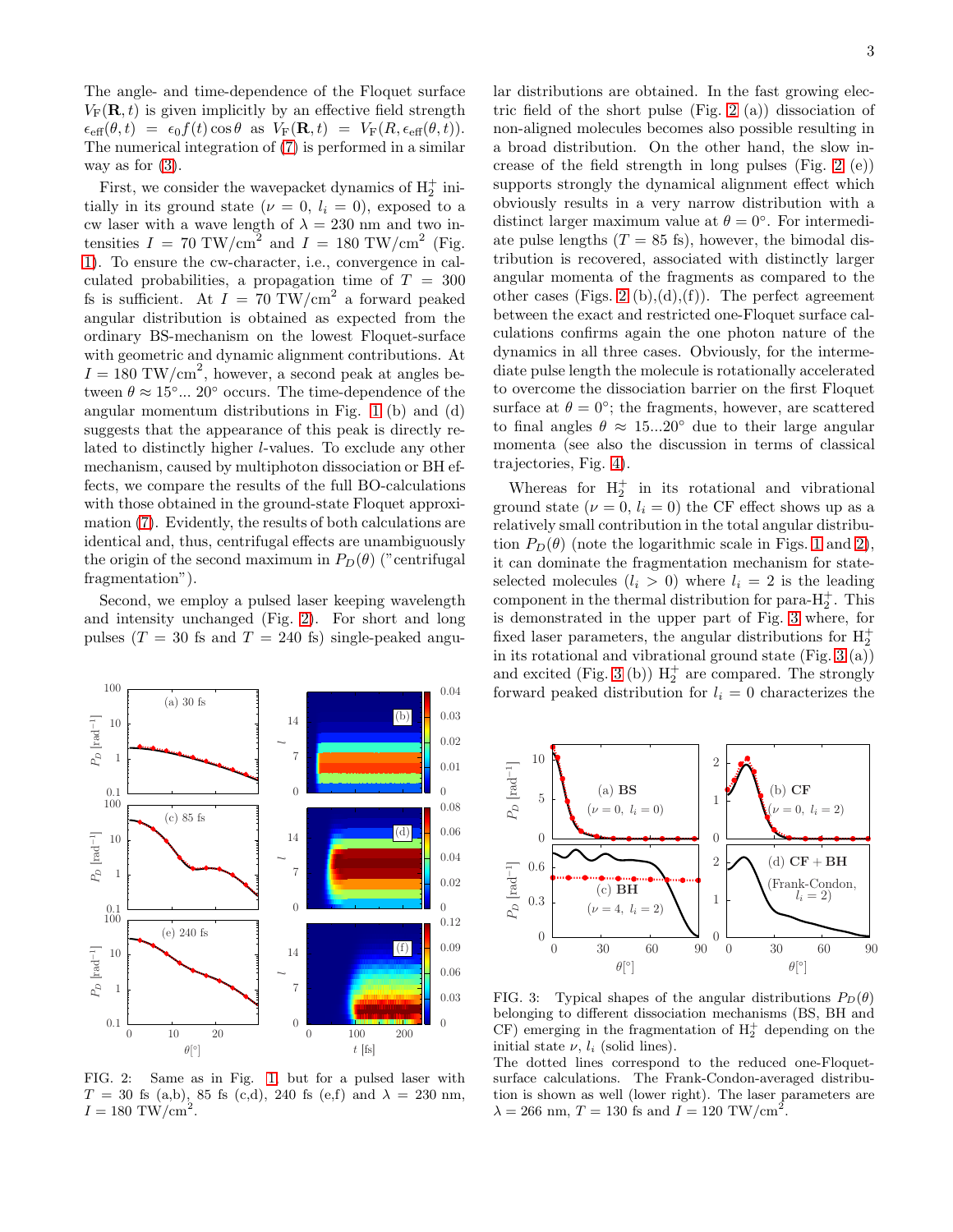ordinary BS mechanism (Fig. [3](#page-2-1) (a)). Somewhat surprisingly, a minimal shift in the initial angular momentum  $(l_i = 2)$  leads to a qualitative change in the shape of the distribution with a distinct maximum at finite angles as the fingerprint of the CF mechanism (Fig. [3](#page-2-1) (b)). It is important to note that the CF maximum in Fig. [3](#page-2-1) (b) disappears for longer (300 fs) and shorter (30 fs) pulse durations. This behavior demonstrates again the dynamical nature of the effect (see also Fig. [2\)](#page-2-0).

In addition, we consider vibrationally excited molecules (Fig. [3](#page-2-1)  $(c)$ , $(d)$ ). For the state selected case with  $\nu = 4$ ,  $l_i = 2$  a very broad wavelike distribution with an abrupt decrease for angles  $\theta \geq 60^{\circ}$  is observed (Fig. [3](#page-2-1)) (c)). The complete disagreement with the isotropic distribution, predicted by the ground-state Floquet calculation (dotted line), proves definitely that this angular distribution is due to the dominating influence of the excited Floquet surface, i.e., the "counterintuitive" BH fragmentation mechanism [\[20\]](#page-4-12). Hence, the occurrence, and thus the experimental observability of the CF mechanism, depends also on the initial ro-vibrational state of the molecule.

In many experiments, the neutral  $H_2$  molecule serves as the precursor for the fragmenting  $H_2^+$  and, thus, a distribution of different  $\nu$ -values weighted by their Franck-Condon factors [\[30](#page-4-22)] is examined at once. For this case, the predicted angular distribution is shown in (Fig. [3](#page-2-1) (d)). As can be seen for the actual laser parameters, the CF mechanism "survives" the averaging procedure and leads to an angular distribution with a dominating CF-maximum at finite angles. At the same time, the BH mechanism generates the long tail contribution for angles  $\theta \geq 30^{\circ}$  $\theta \geq 30^{\circ}$  $\theta \geq 30^{\circ}$  (cf. Fig. 3 (b),(d)).

Complementary to the full [\(3\)](#page-1-1) and restricted [\(7\)](#page-1-3) wavepacket dynamics we have also performed purely classical calculations where the nuclei are propagated on the lowest time-dependent Floquet surface  $V_F$  with the Hamiltonian

$$
H = \frac{P_R^2}{2\mu} + \frac{L^2}{2\mu R^2} + V_F(\mathbf{R}, t) .
$$
 (8)

The resulting Hamiltonian equations of motion for the momenta  $(P_R, L)$  and coordinates  $(R, \theta)$  represent the classical analogue to Schrödinger equation [\(7\)](#page-1-3).

Two representative trajectories  $(R,\theta)$  are shown in figure [4.](#page-3-0) An initially almost aligned molecule (with initial conditions  $\theta_i = 5^\circ$ ,  $R_i = 1.8$  a.u.) essentially vibrates and slightly librates within the potential and remains stable. A non-aligned molecule with  $\theta_i = 60^\circ$ ,  $R_i = 2.4$  a.u., however, vibrates and strongly rotates simultaneously, accumulating a large angular momentum and overcoming the barrier at the saddle point near  $\theta = 0^{\circ}$ ,  $R \approx 3$  a.u. to finally fragment toward an angle of  $\theta \approx -15^{\circ}$ . Also after averaging over trajectory bundles, the CF mechanism is recovered, but overestimated with regard to the quantum calculations due to the lack of tunneling. However,



<span id="page-3-0"></span>FIG. 4: Classical picture of centrifugal fragmentation. Upper: Floquet potential surface  $V_F(R,\theta)$  of  $H_2^+$  with two sample trajectories for  $\lambda = 230$  nm,  $I = 70$  TW/cm<sup>2</sup> and  $T = 300$  fs (cw). Lower: The effective potential  $V_{\text{eff}}(R) =$  $V_F(R) + \frac{l^2}{2\mu R^2}$  at  $\theta = 0^\circ$  for angular momenta  $l = 0$  and  $l = 9$ . The fragmentation barrier is clearly smaller for  $l = 9$  due to centrifugal forces. For comparison, the energy of the lowest vibrational state is plotted as straight line.

these calculations provide a clear and simplified physical picture of the underlying mechanism of CF: Nonrotating (aligned) molecules are stable, whereas rotating (hence initially non-aligned) molecules fragment owing to the decrease of the fragmentation barrier with increasing angular momentum (compare the effective potentials  $V_{\text{eff}}(R)$  for  $l = 0$  and  $l = 9$  in the lower part of Fig. [4\)](#page-3-0).

Exactly the same mechanism leads to the instability (i.e. CF) of fast rotating nuclei, clusters and droplets [\[1](#page-4-1), [2\]](#page-4-2), where the critical angular momenta are described by the RLDM. In the present molecular case, the  $l_{cr}$ -values depend on the laser parameters via  $V_F(R, \theta)$  and their systematic investigation remains an interesting topic for future theoretical studies.

In summary, by means of quantum and classical calculations, we have definitely shown, that the rotational dynamics of  ${\rm H_2^+}$  in intense laser fields can lead to centrifugal fragmentation. The effect shows up in characteristic side-peaked angular distributions of the fragments, provided optimal laser parameters are chosen to accelerate the molecule rotationally above a critical l-value. Experimentally, the observability of CF may be complicated by uncertainties in intensity and focal volume of the laser as well as finite temperature effects, and thus represents a great challenge.

This research is funded by the Danish National Research Foundation's Center for Molecular Movies and by DFG through program SFB 450.